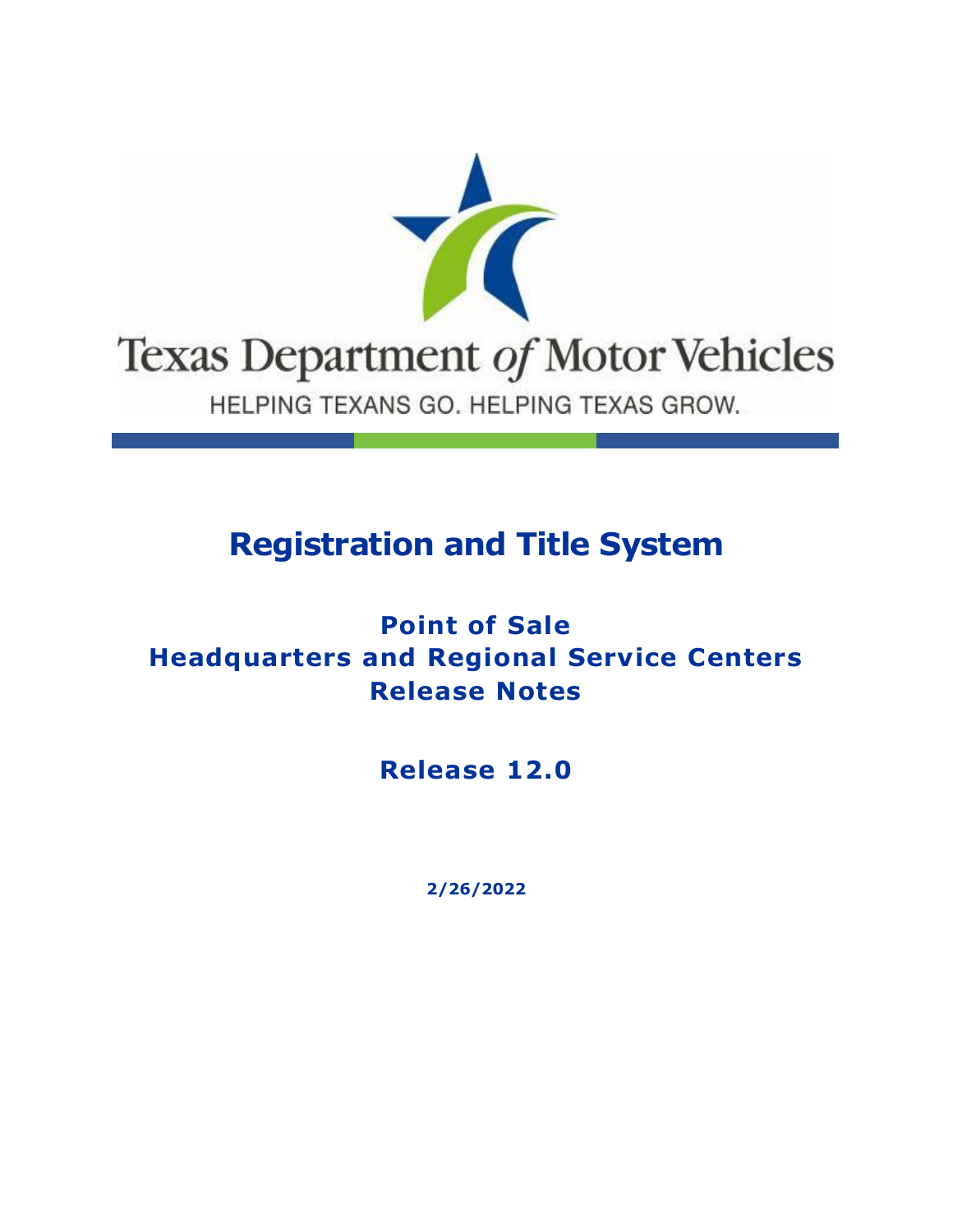

# **Contents**

#### **Table 1: Revision Table**

| Version | Date      | <b>Description</b> | <b>Author</b> |
|---------|-----------|--------------------|---------------|
| 1.0     | 2/26/2022 | Initial document   | DeMar         |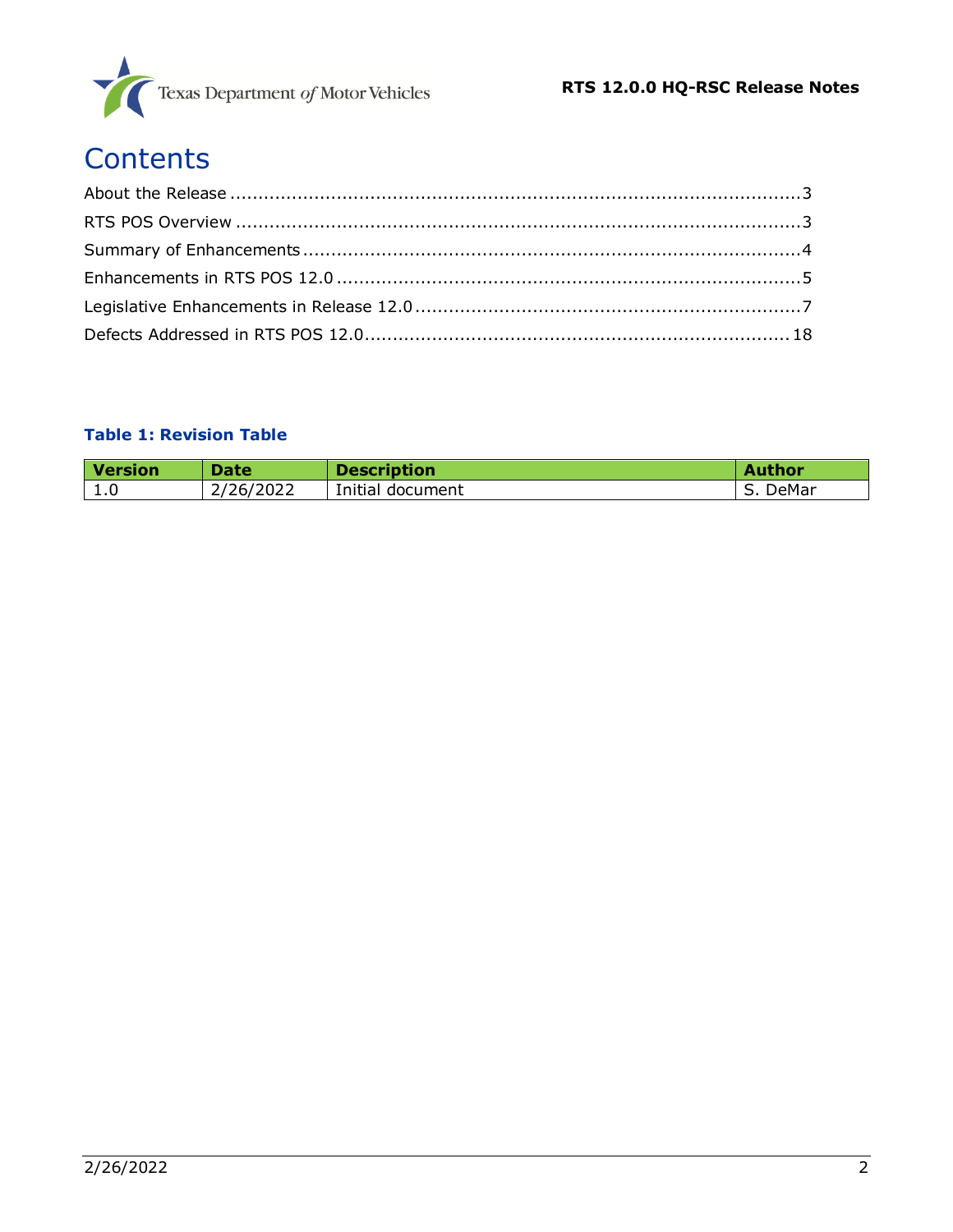

### <span id="page-2-0"></span>About the Release

These Release Notes contain information about new features, enhancements, and reported issues resolved in this release of the Registration and Title System Point of Sale (RTS POS).

Release Notes are located under the **Release Notes & Support** tab on the TAC Hub [\(www.txdmv.gov/tax-assessor-collectors\)](http://www.txdmv.gov/tax-assessor-collectors).

| <b>Webinars &amp; Presentations</b> | Release Notes & Support | Resources | <b>Training</b> | <b>Equipment Guide</b> |  |
|-------------------------------------|-------------------------|-----------|-----------------|------------------------|--|
|                                     |                         |           |                 |                        |  |
| RTS Release Notes                   |                         |           |                 |                        |  |
| > RTS 10.1.0                        |                         |           |                 |                        |  |
| > RTS 9.9.0                         |                         |           |                 |                        |  |
| > RTS 9.8.0                         |                         |           |                 |                        |  |
| > RTS 9.7.0                         |                         |           |                 |                        |  |
| ETS 9.6.2                           |                         |           |                 |                        |  |
| RTS 9.6.1                           |                         |           |                 |                        |  |
| ETS 9.6.0                           |                         |           |                 |                        |  |
| > RTS 9.5.1                         |                         |           |                 |                        |  |
| > RTS 9.5.0                         |                         |           |                 |                        |  |

## <span id="page-2-1"></span>RTS POS Overview

The refactored RTS POS is a web-based application designed to process vehicle registrations, titles, and temporary permits for Texas motorists. RTS POS provides functions for cash accounting, funds allocations, and a full audit trail along with inventory control for license plates, windshield/plate stickers, and temporary permits.

#### **Getting Help**

When logged in to the RTS POS, you can display reference information about using the RTS POS and get specific application-level help.

- To get application-level help, click **Help** on the page you are viewing
- To see the entire user assistance web site, select **Help** > **User Guide** on the main page menu bar.

#### **Additional Resources**

For additional resources for the RTS POS, see the TAC hub [\(www.txdmv.gov/tax-assessor](http://www.txdmv.gov/tax-assessor-collectors)[collectors\)](http://www.txdmv.gov/tax-assessor-collectors). Open the **Resources** tab, select **Publications & Manuals** | **TAC** | **RTS Support**.

| <b>Publications &amp; Manuals</b>                            |                                                                                                      |  |  |  |  |
|--------------------------------------------------------------|------------------------------------------------------------------------------------------------------|--|--|--|--|
| <b>Dealers</b><br><b>Motorists</b>                           | <b>Motor Carriers</b><br>TAC<br>Other                                                                |  |  |  |  |
| Category                                                     | RTS Support                                                                                          |  |  |  |  |
| D. Tax Assessor-Collectors<br>D InfoXchanges & Presentations | Accessing DTA Files                                                                                  |  |  |  |  |
| D. Foreclosure Charts                                        | Adding a Cognos Report User                                                                          |  |  |  |  |
| D. Reference<br>RTS Support                                  | Cognos Report Title & Data Content Job Aid                                                           |  |  |  |  |
| RTS Release Notes                                            | <b>Cognos Reports</b>                                                                                |  |  |  |  |
| <sup>D</sup> Duick Reference<br>D. webAGENT                  | Cognos Reports Crosswalk Table Tent                                                                  |  |  |  |  |
| $D$ 1.MS                                                     | Customizable Press Release: Delinquent Transfer Notification<br>Daily Reconciliation Reports Job Aid |  |  |  |  |
|                                                              |                                                                                                      |  |  |  |  |
|                                                              | FAQs: Cognos Reporting                                                                               |  |  |  |  |
|                                                              | FAQs: RTS Point of Sale                                                                              |  |  |  |  |
|                                                              | FAOs: RTS Search by Owner                                                                            |  |  |  |  |
|                                                              | How to Print a Cognos Report                                                                         |  |  |  |  |
|                                                              | Job Aid Coonas Reports Length of Availability                                                        |  |  |  |  |
|                                                              | Son died Privation Text                                                                              |  |  |  |  |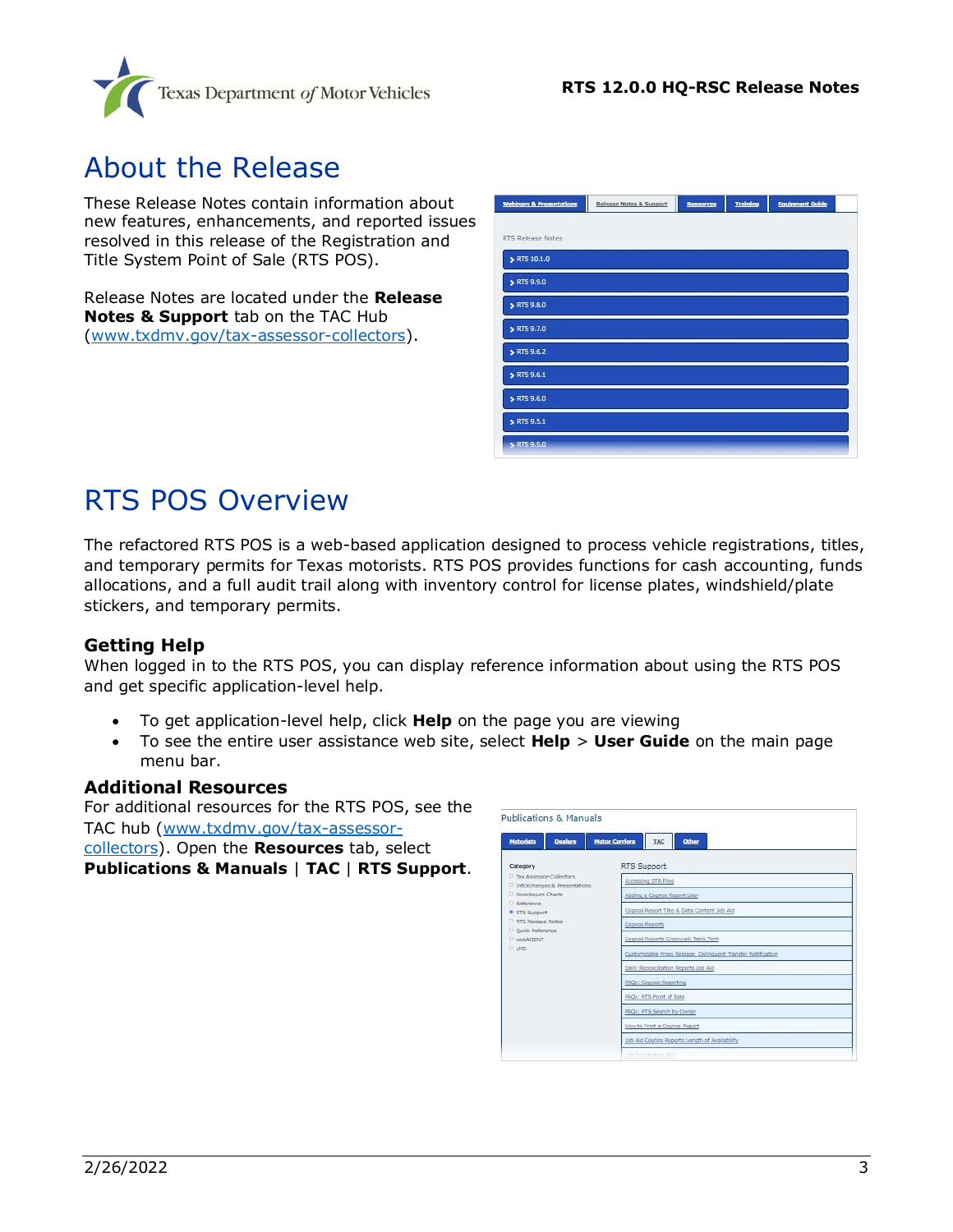## <span id="page-3-0"></span>Summary of Enhancements

| RRTS-16832 | Added Ability to Delete More Than One Disabled Placard in the Same Transaction                                                                        |
|------------|-------------------------------------------------------------------------------------------------------------------------------------------------------|
| RRTS-19657 | Added Ability to Renew More Than One Disabled Placard in the Same Transaction                                                                         |
| RRTS-29462 | Added Love Heart Black Specialty License Plate                                                                                                        |
| RRTS-30101 | Included Previous Inspection Information in PMT005                                                                                                    |
| RRTS-30198 | Implemented the Electronic Renewal Notice Option (ERNO) to provide delivery<br>options for the registration renewal notice using Texas by Texas (TxT) |
| RRTS-30142 | Added Information to IVTRS about the Human Trafficking Grant Program (HB<br>2633)                                                                     |
| SB 876     | Added the Ability for Willing Counties to Process Title & Registration Transactions                                                                   |

#### SB 876 [Added the Ability for Willing Counties to Process Title & Registration Transactions](#page-6-2)  [on Behalf of Any County \(SB 876\)](#page-6-2)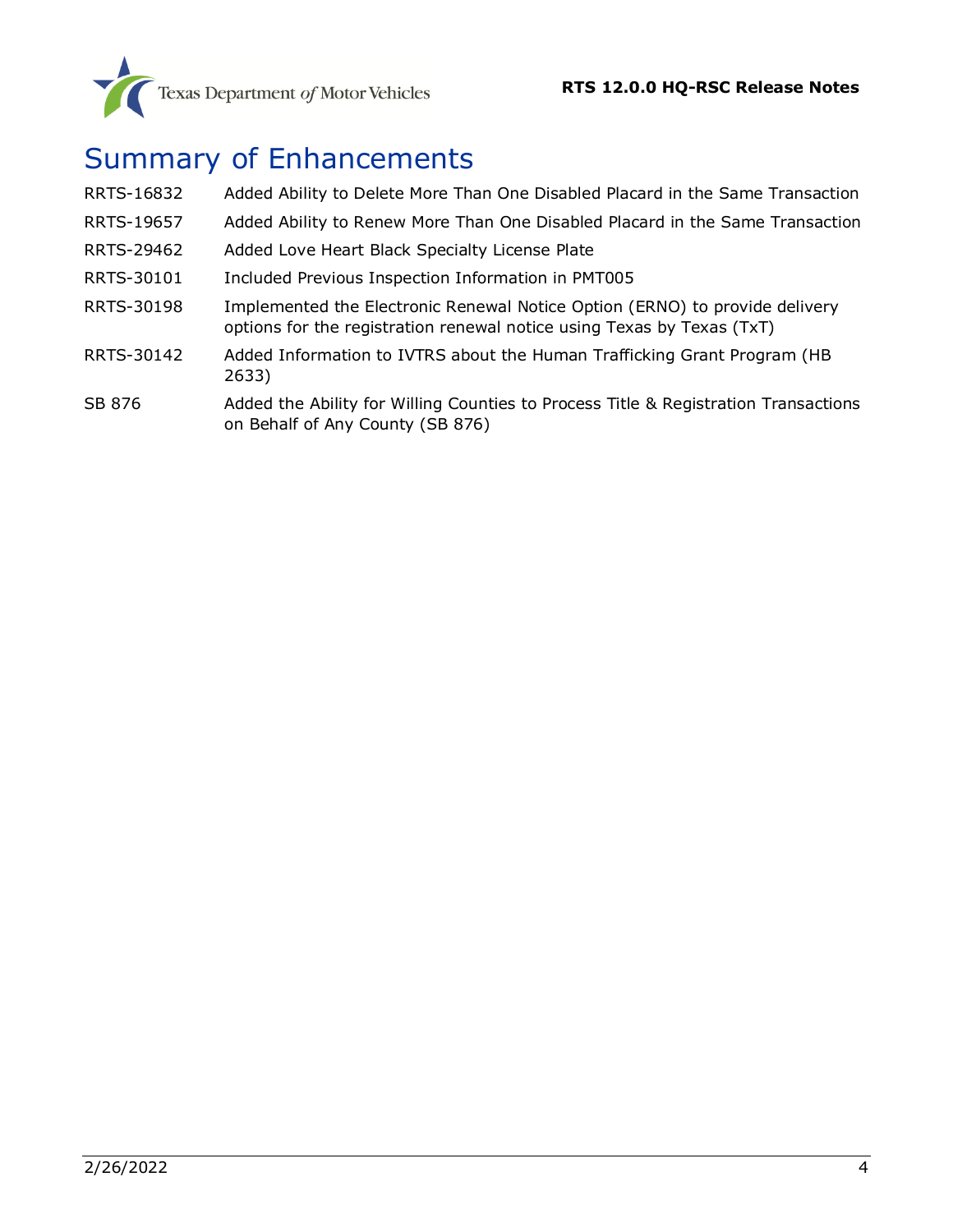

## <span id="page-4-0"></span>Enhancements in RTS POS 12.0

#### <span id="page-4-1"></span>**RRTS-16832 Added Ability to Delete More Than One Disabled Placard in the Same Transaction**

**Previously:** If there is more than one disabled placard assigned, the county is required to delete the placards in separate transactions.

**Change:** Added functionality to delete more than one disabled placard within the same transaction.

#### <span id="page-4-2"></span>**RRTS-19657 Added Ability to Renew More Than One Disabled Placard in the Same Transaction**

**Previously:** If there is more than one disabled placard assigned, the county is required to renew the placards in separate transactions.

**Change:** Added functionality to renew more than one disabled placard within the same transaction.

#### <span id="page-4-3"></span>**RRTS-29462 Added Love Heart Black Specialty License Plate**

The Love Heart Black passenger plate has 7 characters, and the new motorcycle plate has 5 characters (unless personalized with fewer characters).



The Love Heart Black specialty license plate is available for the following Registration Classes.

| 25, 26 | <b>PASSENGER</b>        |
|--------|-------------------------|
| 35, 36 | <b>TRUCK</b>            |
| 20, 22 | MOPED, MOTORCYCLE       |
| 37, 38 | TRAILER, TRAVEL TRAILER |

The Love Heart Black specialty license plate is available in the My Plates program for the terms and prices below:

|                     | One year | Five-year |          |
|---------------------|----------|-----------|----------|
| <b>Background</b>   | \$50.00  | \$130.00  | \$175.00 |
| <b>Personalized</b> | \$150.00 | \$400.00  | \$450.00 |
| <b>Freedom</b>      | \$195.00 | \$445.00  | \$495.00 |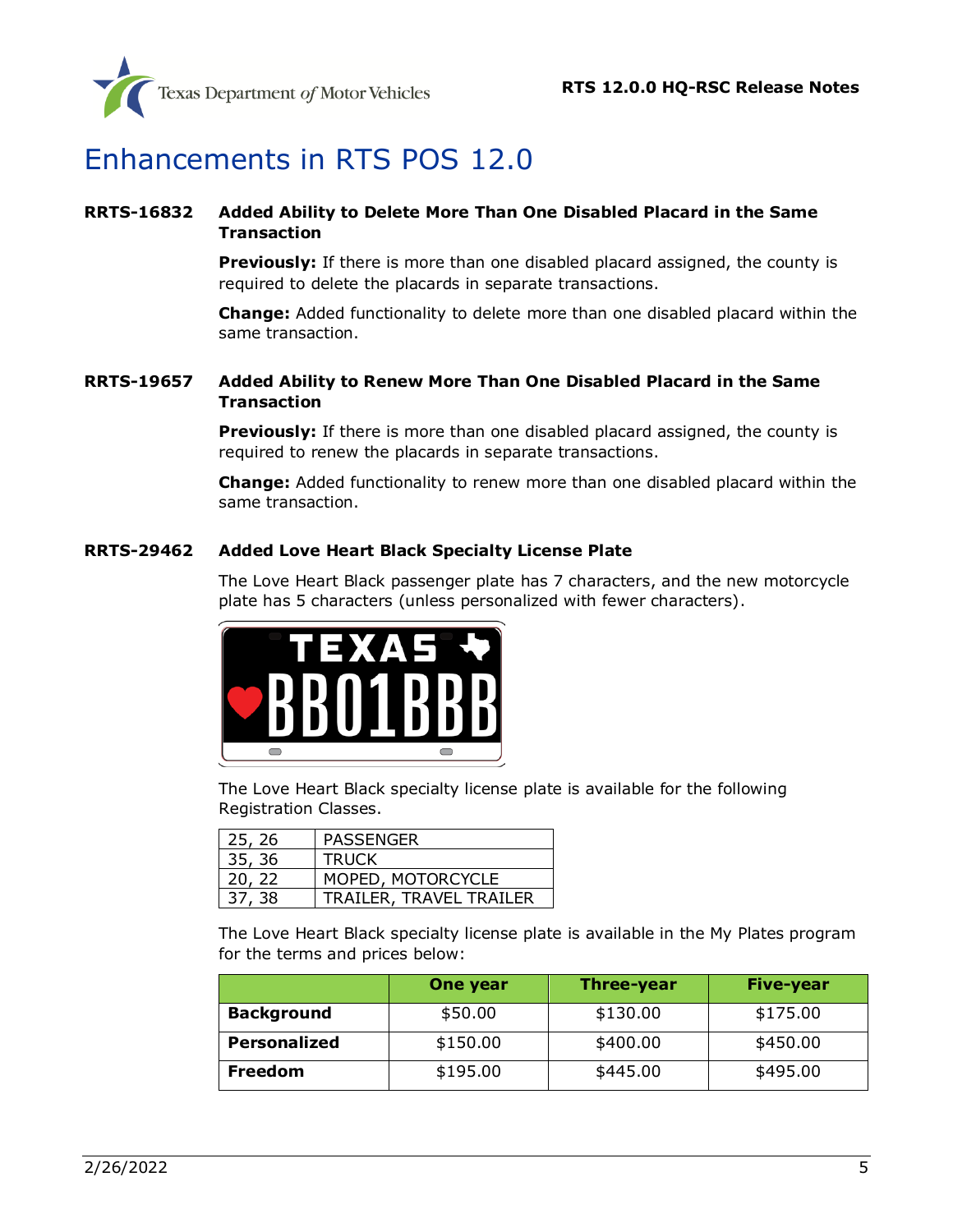

#### <span id="page-5-0"></span>**RRTS-30101 Included Previous Inspection Information in PMT005**

Previous Cloud Vehicle Inspection Data now displays on PMT005. TxDMV users with access to the View Inspection option in RTS POS Service Desk will see the following:

| **<br>÷÷<br>Vehicle Inspection Data<br>Inspection Date: 20200117<br>Inspection Exp Date: 20210131<br>Inspection Type Cd: OBDNL<br>Inspection Verification Cd: E<br>Inspection Fee Pd: 8.25                |
|-----------------------------------------------------------------------------------------------------------------------------------------------------------------------------------------------------------|
| ** Renewal Print Vehicle Inspection Data **<br>Inspection Date: 20200925<br>Inspection Exp Date: 20210930<br>Inspection Type Cd: OBDNL<br><b>Inspection Verification Cd: E</b><br>Inspection Fee Pd: 8.25 |
| **<br>Cloud Vehicle Inspection Data<br>Inspection Date: 20210925<br>Inspection Exp Date: 20220930<br>Inspection Type Cd: 1YR<br><b>Inspection Verification Cd: E</b><br>Inspection Fee Pd: 7.50           |
| ** Prev Cloud Vehicle Inspection Data **<br>Inspection Date: 20200925<br>Inspection Exp Date: 20210930<br>Inspection Type Cd: 1YR<br><b>Inspection Verification Cd: E</b><br>Inspection Fee Pd: 7.50      |
| <b>Inspection Processing Type:</b><br><b>Enter</b><br>Cancel<br>Help                                                                                                                                      |

#### <span id="page-5-1"></span>**RRTS-30198 Implemented the Electronic Renewal Notice Option (ERNO) to provide delivery options for the registration renewal notice using Texas by Texas (TxT)**

To save paper and postage costs for TxDMV and the State of Texas, we are implementing the Electronic Renewal Notice Option (ERNO) to provide delivery options for registration renewal notices.

TxT users will see a message "Do you want to go paperless?" during the renewal process flow. TxT users will then be presented with the following options for how they would like to receive their registration renewal notice:

- By USPS Mail (Paper)
- Email (Paperless/Electronically)
- Both (USPS mail and email)

After they have made their selection, and at the time of the next renewal period, TxT users will receive their registration renewal notice based on their delivery option they have selected. If a TxT user selects an option that requires a paper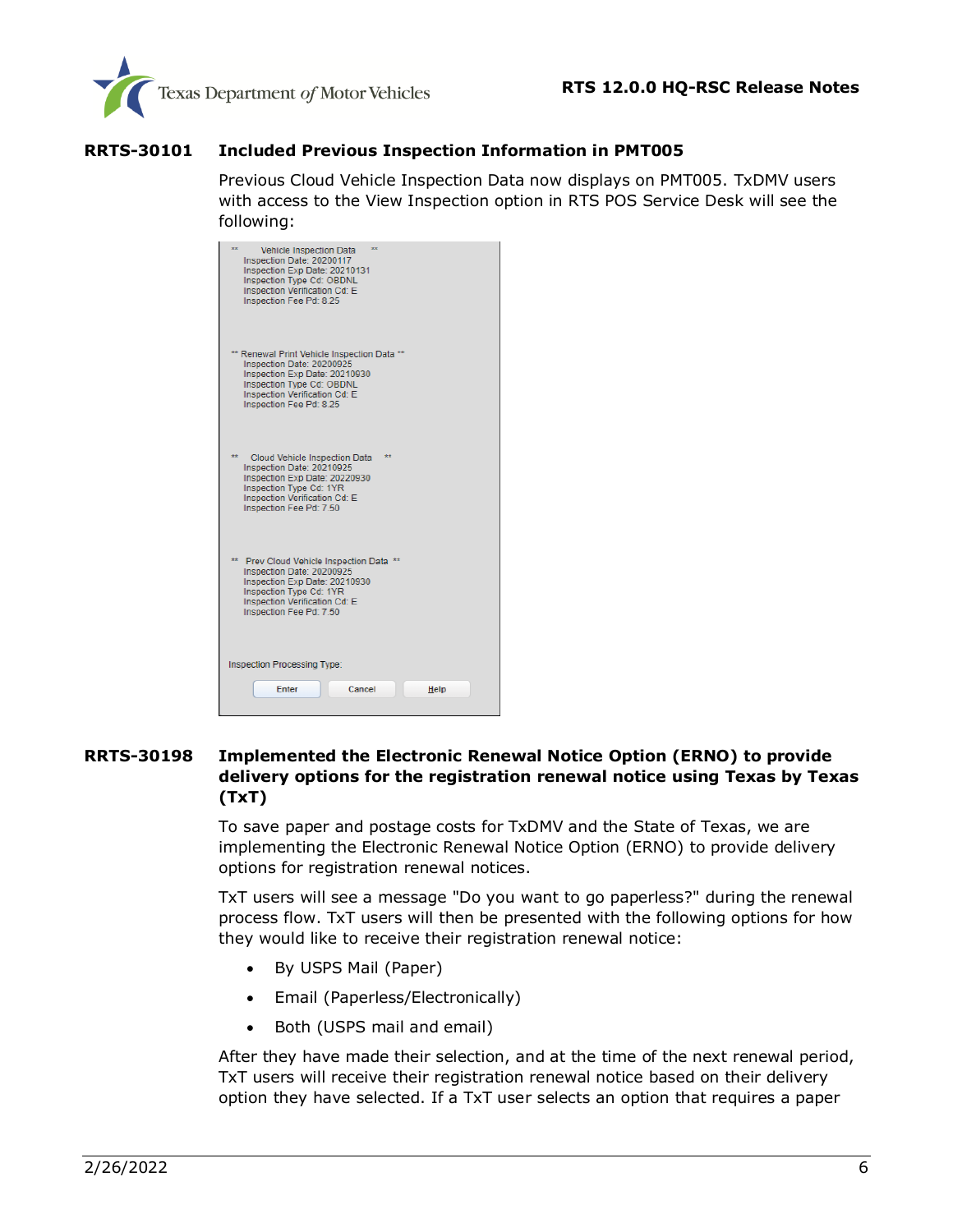

registration renewal notice to be sent via the USPS mail, they will continue to receive the registration renewal notice as they have previously. If the TxT user selects an option that includes the paperless email option, TxT users will be able to download and print their vehicle registration renewal notice, once received. All delivery method options will contain the same information on the registration renewal notice.

## <span id="page-6-0"></span>Legislative Enhancements in Release 12.0

#### <span id="page-6-1"></span>**RRTS-30142 Added Information to IVTRS about the Human Trafficking Grant Program (HB 2633)**

Added information about the human trafficking grant program and donation opportunity in English and Spanish text. A link is included to redirect an interested customer to the stop human trafficking donation page, to make their contribution.



#### <span id="page-6-2"></span>**SB 876 Added the Ability for Willing Counties to Process Title & Registration Transactions on Behalf of Any County (SB 876)**

As part of SB 876, a county can opt-in as willing to process Title and Registration transactions on behalf of any county, regardless of the purchaser's or owner's county of residence.

**Note:** All counties are initially opted-out from being a willing county upon implementation of the RTS Release 12.0, which will require a county administrator to set the Willing County designation.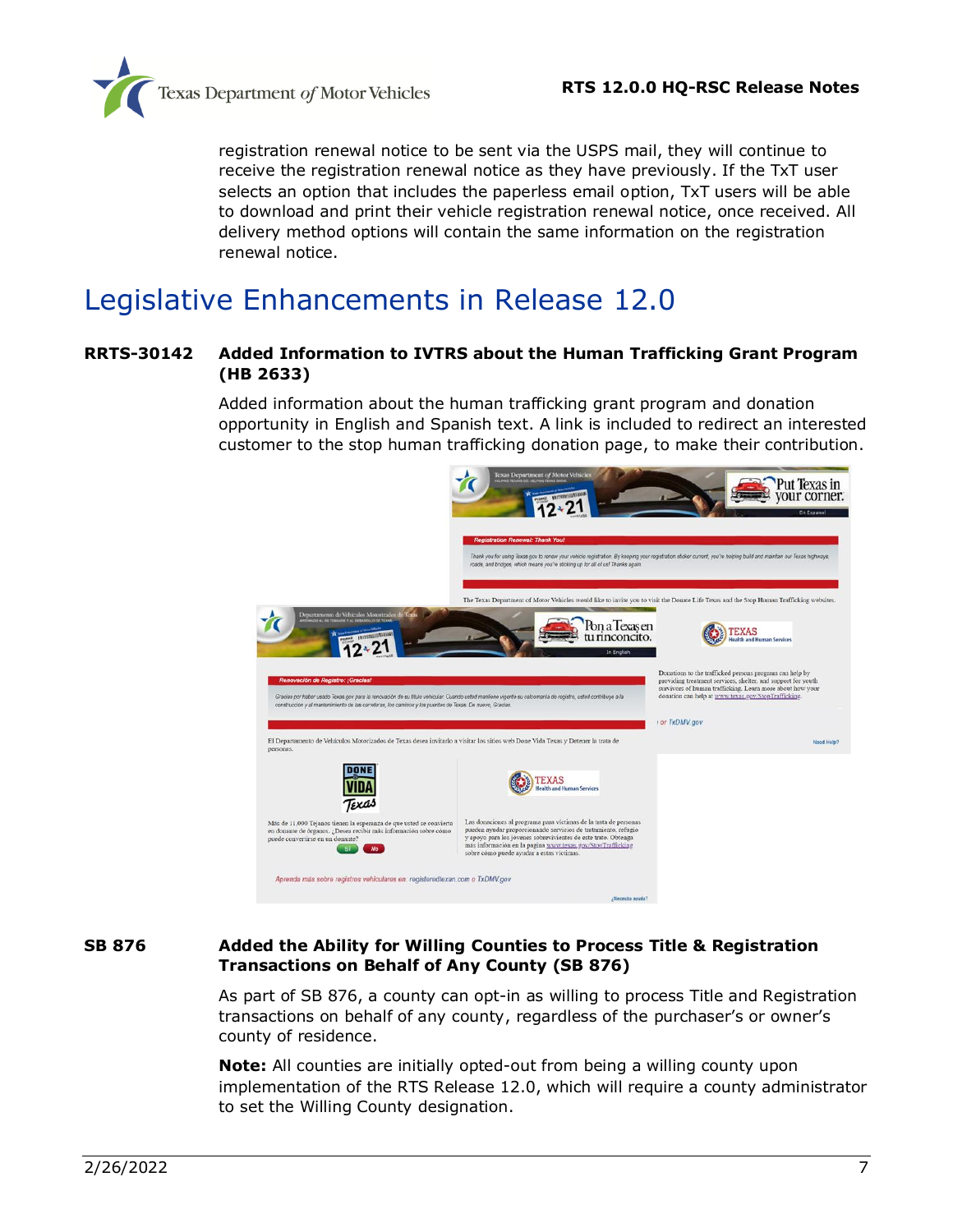

Current county security administrators for main county office locations, were set up as a county administrator to allow them access to the Willing County event in RTS. To add or remove a county administrator's access to this event, will require the county to contact the RTS Help Desk.

#### **Setting Willing County Designations**

County administrators can designate whether they are willing to process registration renewals, title transactions, or both for any county, by selecting the appropriate designation under **Local Options | Administrative Functions | Willing County Access**. If your county is not willing to process transactions that are not statutorily required, ensure that there is no selection made on the **Willing County Access OPT011** screen.

County administrators can modify their willing county designation at any time and the change takes effect immediately, without requiring a clerk to restart or log on/off their workstations. However, if a clerk has already initiated the processing of a transaction, any change in the willing county designation will not apply to the transaction they are processing.

In addition, transactions that are **Set Aside on the Pending Transaction(s)** screen and subsequently continued using the **Complete Vehicle Transactions** event are not impacted by a change in the county opt-in designation.

#### *To set the Willing County Designations:*

1. Select **Local Options | Administrative Functions | Willing County Access**.

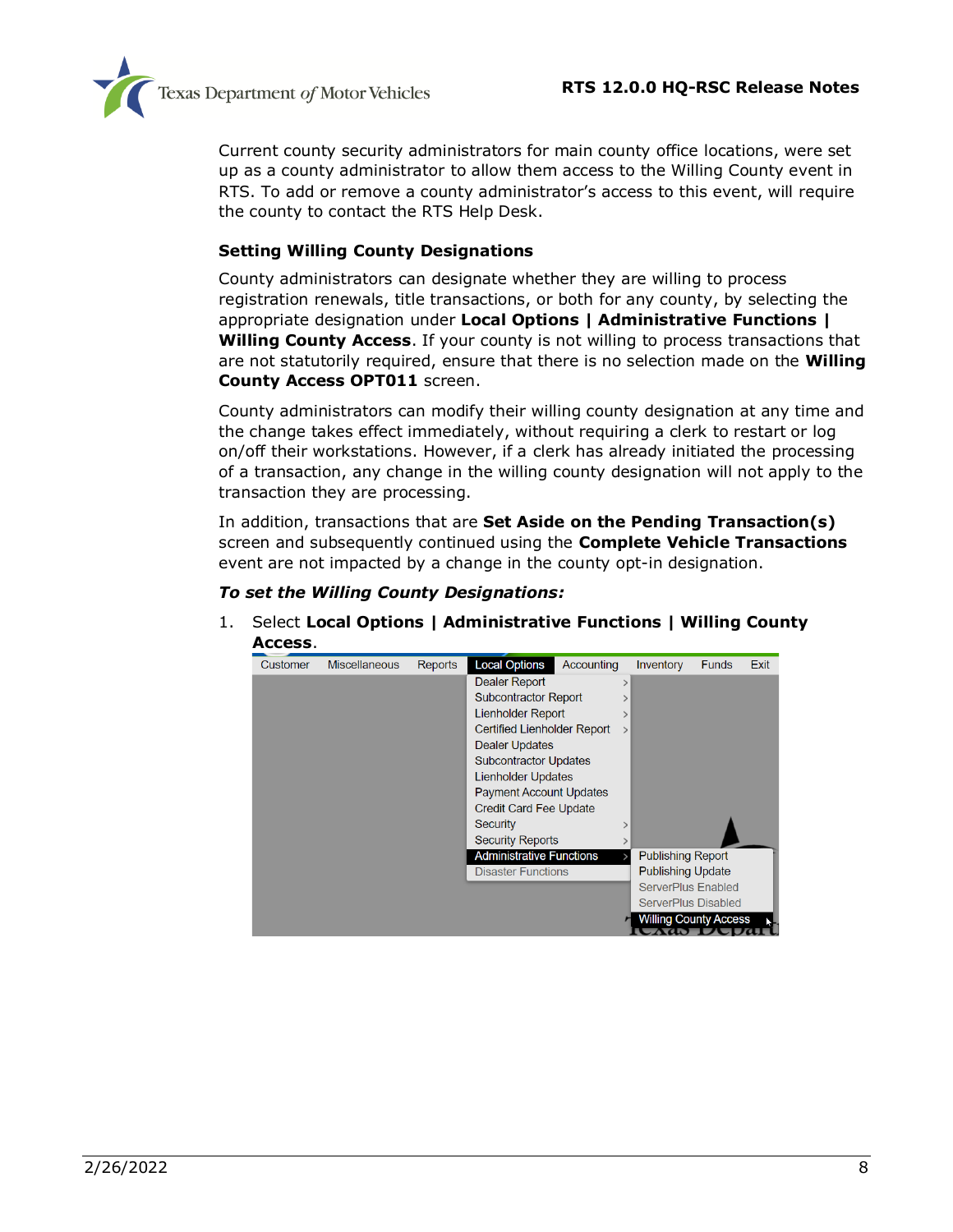

2. Select the transactions your county is willing to process.



- **Title/Registration** Authorizes the processing of all transactions available under the Title/Registration event and Correct Title Rejection event in RTS and extends to webDEALER transactions.
- **Registration Only** Authorizes the processing of Registration Renewals, Exchanges, Modify Registration - Voluntary Permanent Add'l Weight, and extends to webSUB transactions.
- 3. Press **Enter**.
- 4. Click **OK** to exit.

|                                                             | $\Box$ |
|-------------------------------------------------------------|--------|
| Out of County Transaction Access is Updated.<br>$\mathbf U$ |        |
| Ok                                                          |        |

The designations apply to all workstations associated with the county, including full-service deputies and substations, and extends to webDEALER and webSUB transactions.

#### **Smart Look Up of Address Validation**

To support the need to validate the county of residence, smart look-up technology was added to verify the Renewal Notice Address, the Owner Address, and the Vehicle Location Address in RTS with existing addresses in the United States Postal Service (USPS) database. This look up is performed for Texas addresses only.

The smart look-up technology first validates the full address to determine the associated county. If the county cannot be determined using the full address, the smart look-up uses the city and zip code. If the county cannot be determined using the city and zip code, the smart look-up uses the zip code. If the county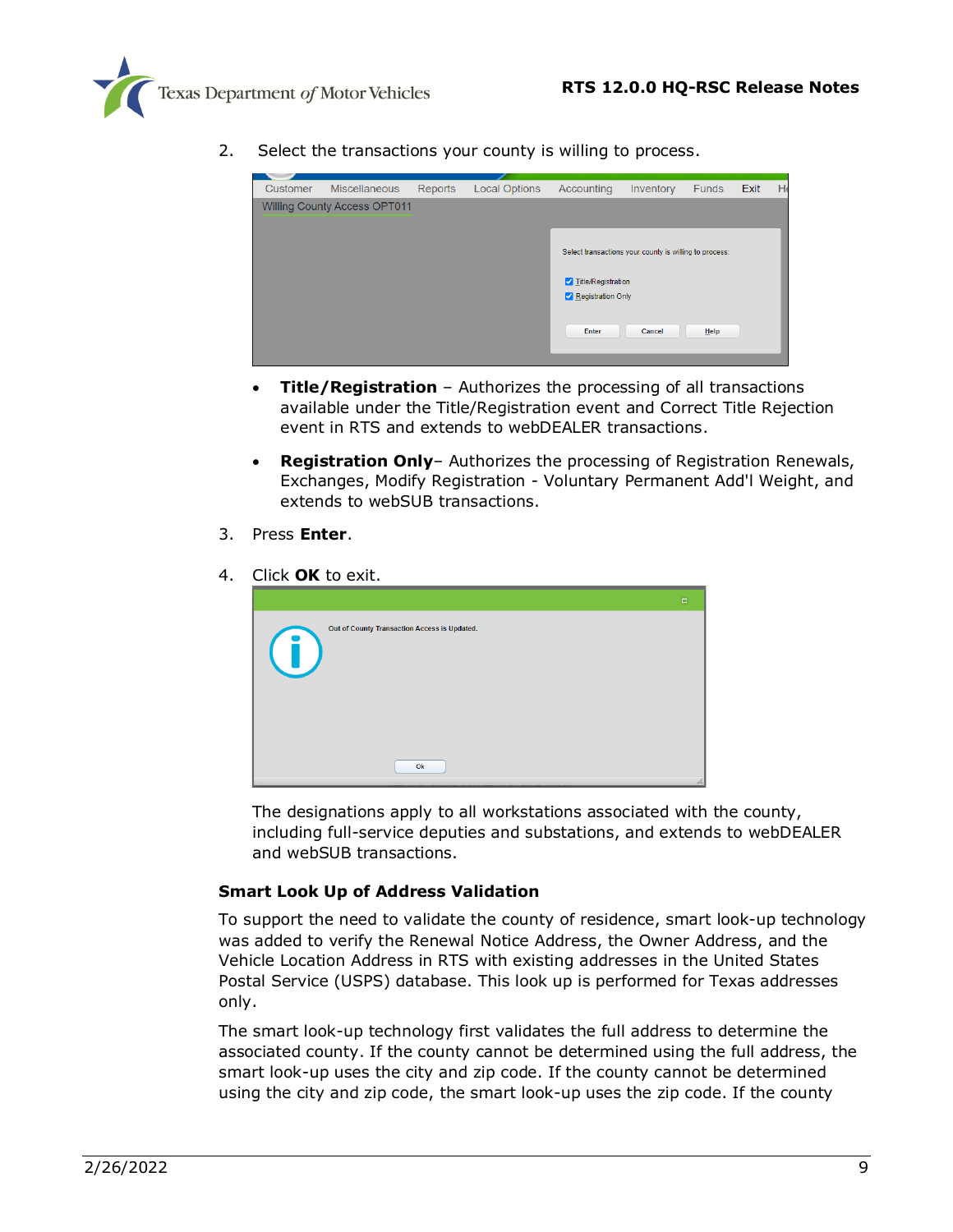

cannot be determined, the processing county will be the default. If the smart look-up returns multiple counties, the first county returned from the look-up will be used.

All registration-related transactions, no matter the counties opt-in status, will be directed to the Owner Address REG033 screen to validate the customers address and county of residence. The following message will be displayed:



#### **Determine the County of Residence**

The newly added system logic determines and auto-populates the county of residence based on the business rules priority order below:



- **First** –The **Renewal Notice Address** is used, if the address is in Texas and the address is verified, otherwise the system will move to the second step.
- **Second** The **Owner Address** is used, if the address is in Texas and the address is verified, otherwise the system will move to the third step.
- **Third -** If available, the **Vehicle Location Address** is used, if the address is in Texas and the address is verified.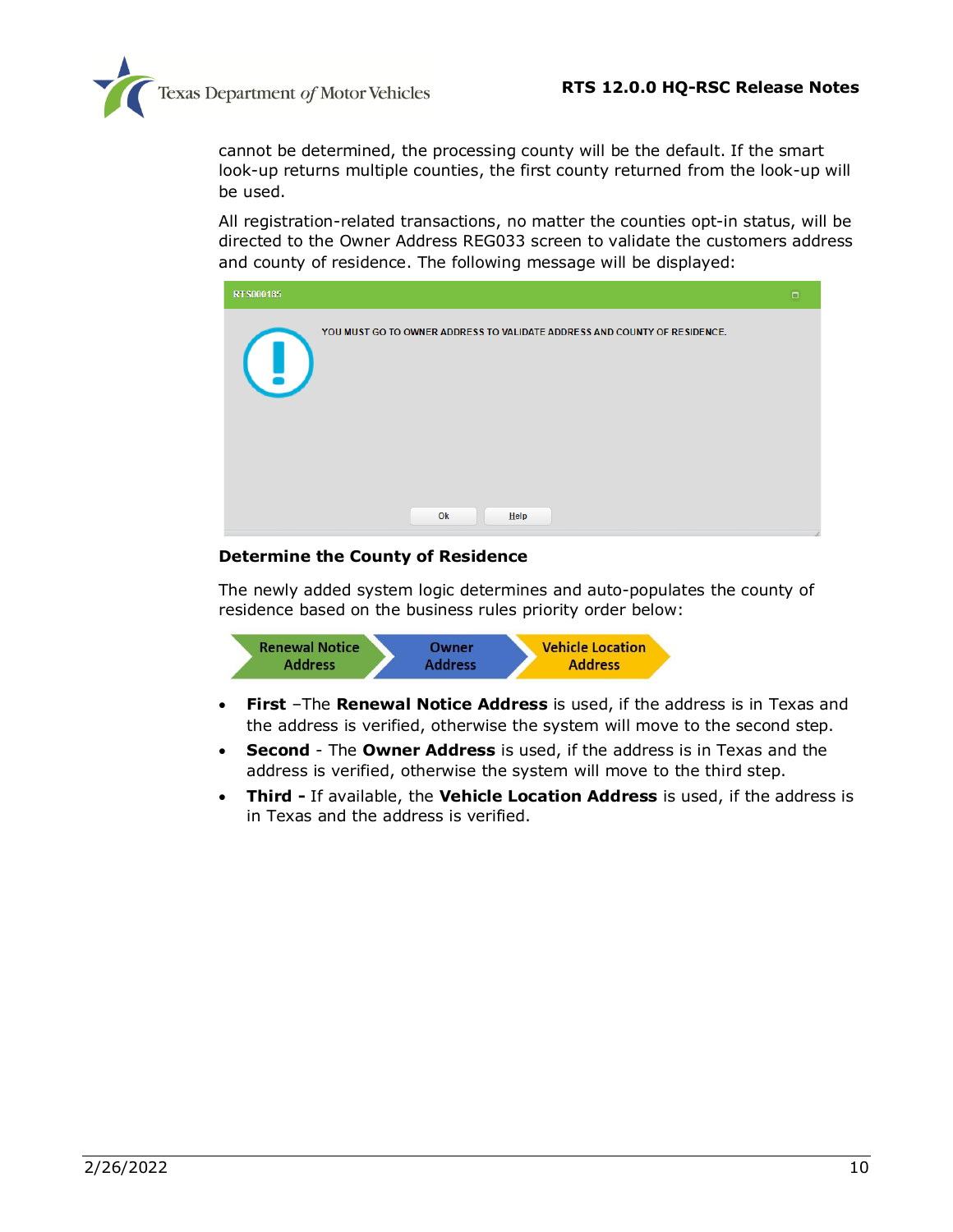

• **Final** –The system will prompt the user to confirm the county of residence based on the business rules above. Select **Yes** to accept the county of residence and continue.

| <b>COUNTY CONFIRM CTL002</b> |                                                                     |     |      |  | $\Box$ |
|------------------------------|---------------------------------------------------------------------|-----|------|--|--------|
| $\left( 2\right)$            | Verify county name:<br>County No: 227<br><b>County Name: TRAVIS</b> |     |      |  |        |
|                              | $\mathbb{P}$                                                        | Yes | $No$ |  | h,     |

Select **No** to return to the Owner Entry TTL007 or Owner Address REG033 screens. Once returned to the previous screen, the County of Residence field will be enabled and may be updated, if necessary. If the county of residence is modified on the Owner Entry TTL007 or Owner Address REG033 screens, the Transaction Authorization CTL003 screen will require a supervisor's username and password, which must be entered to continue with the transaction.

| Customer | Miscellaneous                           | Reports | <b>Local Options</b> | Accounting | Inventory                             | Funds | Exit   | Help |
|----------|-----------------------------------------|---------|----------------------|------------|---------------------------------------|-------|--------|------|
|          | <b>Transaction Authorization CTL003</b> |         |                      |            |                                       |       |        |      |
|          |                                         |         |                      |            |                                       |       |        |      |
|          |                                         |         |                      |            | COUNTY OF RESIDENCE AUTHORIZATION FOR |       |        |      |
|          |                                         |         |                      |            | 227 - TRAVIS                          |       |        |      |
|          |                                         |         |                      |            |                                       |       |        |      |
|          |                                         |         |                      |            |                                       |       |        |      |
|          |                                         |         |                      |            |                                       |       |        |      |
|          |                                         |         |                      |            |                                       |       |        |      |
|          |                                         |         |                      |            |                                       |       |        |      |
|          |                                         |         |                      |            | Username:                             |       |        |      |
|          |                                         |         |                      |            | Password:                             |       |        |      |
|          |                                         |         |                      |            |                                       |       |        |      |
|          |                                         |         |                      |            |                                       | Enter | Cancel |      |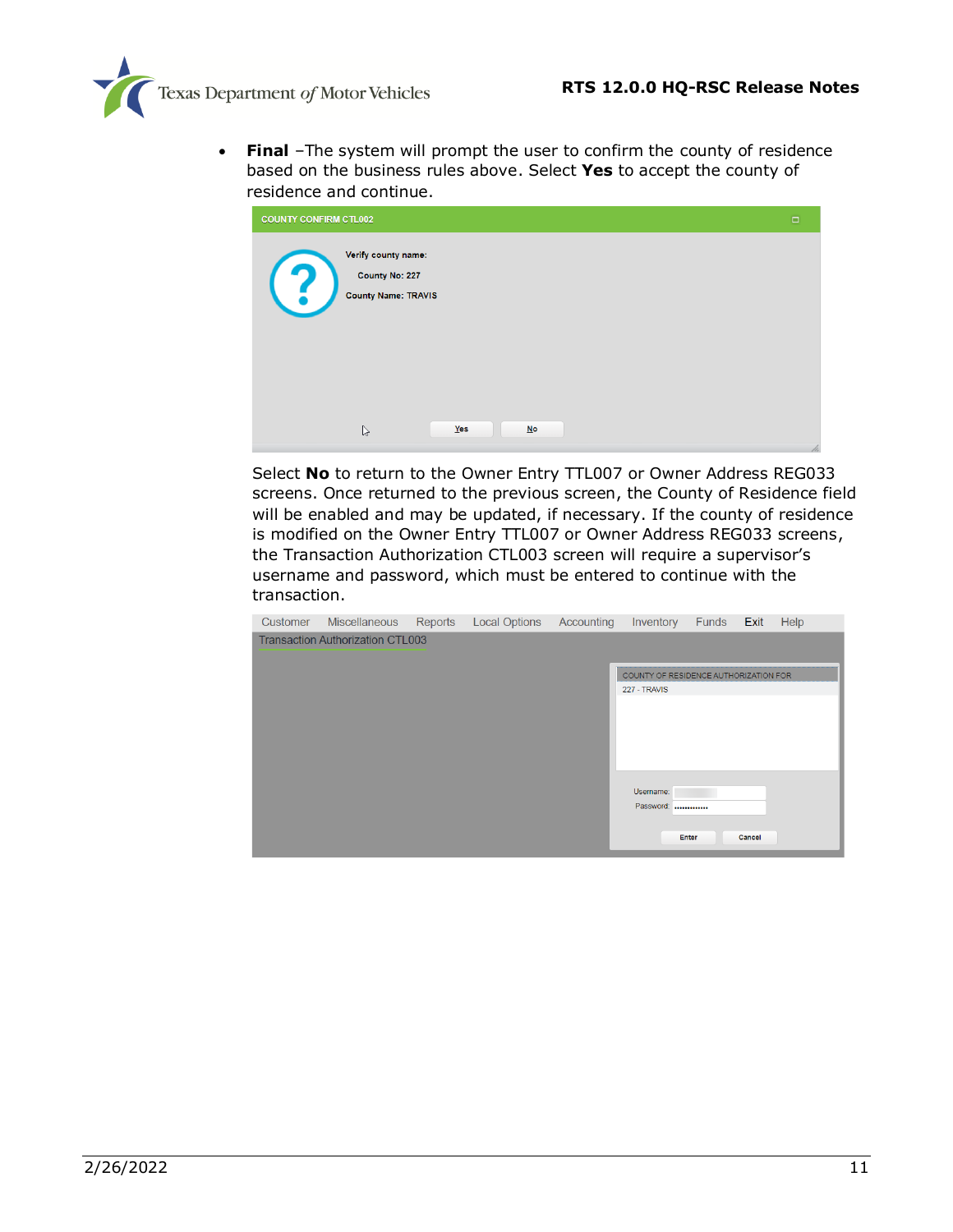

If no Texas address has been entered on the Owner Entry TTL007 or Owner Address REG033 screens, the system will default the county of residence to the processing county and prompt the following message:

| <b>COUNTY CONFIRM CTL002</b>                         | $\Box$ |
|------------------------------------------------------|--------|
| No Texas Address. Are you sure?<br>$\left( 3\right)$ |        |
| Yes<br>$No$                                          | 11     |

Select **Yes** to continue and confirm the county on the County Confirm CTL002 screen and then subsequently enter the supervisor's username and password on the Transaction Authorization CTL003 screen. Select **No** to return to the Owner Entry TTL007 or Owner Address REG033 screens.

#### **Validate Out of County Transactions**

A newly added validation verifies if the county is authorized to complete the transaction when processing Title and Registration transactions. If the processing county does not match either the purchaser's county of residence, dealer/seller, or lienholder county and the processing county did not opt-in to be willing to process transactions for another county, the clerk is prompted with the following error message in RTS:

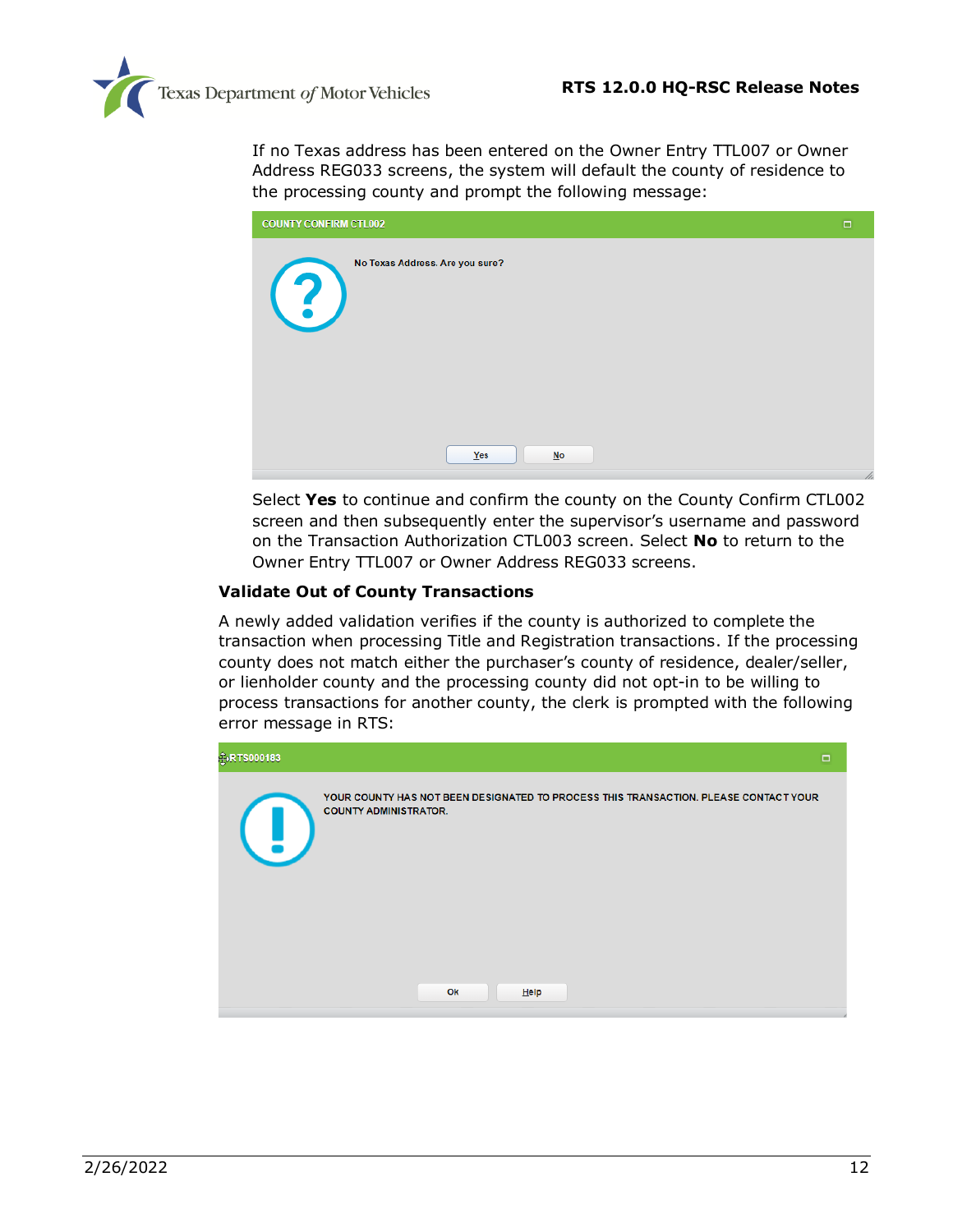

System validations of the following statutorily required counties is based on data elements within the transaction compared to the processing county when they are available.

- Purchaser county is determined from the county of residence using the address validation logic described above.
- Dealer county is determined from the address associated to the Texas dealer's license number.
- Seller county is determined from the previous Texas owner's county of residence when a previous Texas record exists, and Texas ownership evidence is surrendered with the transaction. If a previous Texas record does not exist, the transaction is Registration Purposes Only, non-titled, record is not applicable, or Texas ownership evidence is not surrendered for the Texas record, such as an out-of-state title, foreclosure lien documents, bonded title, etc., then the seller's county will not be determined or compared against the processing county.
- Lienholder county is determined from the address associated to the lienholder, when a lien exists.

All receipts from title and registration transactions will display the Processing County and the Resident County.

| REGISTRATION RENEWAL RECEIPT                                                                                    |                                                                                          |                                                                                             |
|-----------------------------------------------------------------------------------------------------------------|------------------------------------------------------------------------------------------|---------------------------------------------------------------------------------------------|
| PROCESSING COUNTY: ANDREWS<br>RESIDENT COUNTY: WILLIAMSON<br>PLATE NO: 88902P<br>DOCUMENT NO: 07742844531104154 | TAC NAME: ROBIN HARPER<br>DATE: 12/14/2021<br>TIME: 02:27PM<br>EMPLOYEE ID: AKOUL-C      | EFFECTIVE DATE: 01/01/2022<br>EXPIRATION DATE: 12/2022<br>TRANSACTION ID: 00220044542142716 |
| OWNER NAME AND ADDRESS<br><b>MARY SATU</b><br>SECOND ST<br>AUSTIN, TX 78717                                     |                                                                                          |                                                                                             |
|                                                                                                                 | REGISTRATION CLASS: TRAILER<br>PLATE TYPE: TRLR PLT<br>ORGANIZATION:<br>STICKER TYPE: US |                                                                                             |
| PREVIOUS PLATE NO: 88902P<br>VEHICLE IDENTIFICATION NO: BB7784040901BC                                          |                                                                                          | VEHICLE CLASSIFICATION: TRLR                                                                |

#### **Fee Distribution Changes**

The system will assess the title fee based on the purchaser's county of residence for all title applications with a transaction date of 3/1/22 and later on the Title Types TTL002 screen. Any title applications with a transaction date prior to 3/1/22 the system will continue to assess the title fee based on the processing county.

Registration fees are determined based on the county of residence for transactions the county is willing to process and are not otherwise statutorily required to process. The processing county retains the county portion of the Processing & Handling fee and remits other applicable fees. The county of residence receives credit for applicable registration-related fees. Registration fees are determined based on the processing county for all transactions the county is statutorily required to process.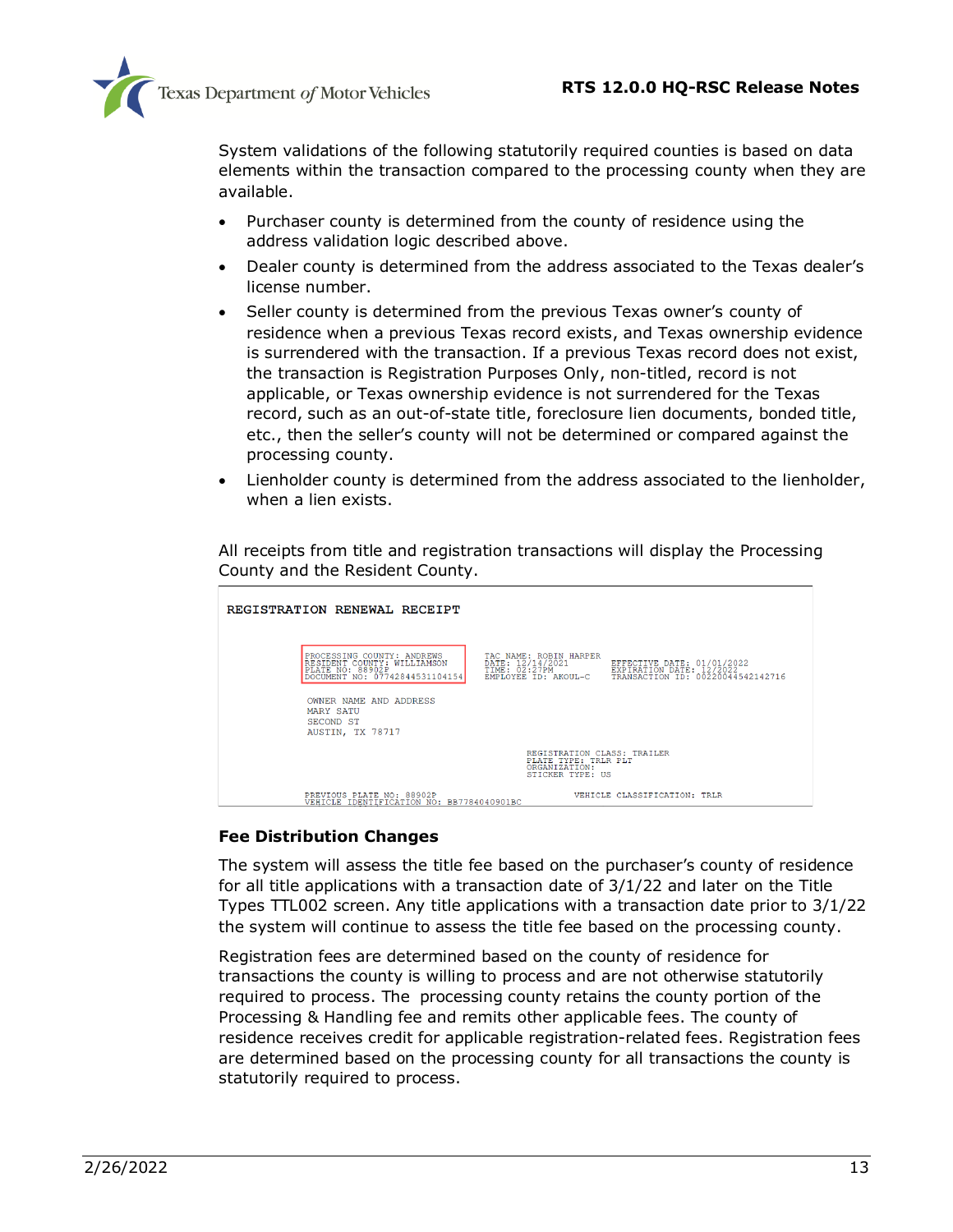

#### **Changes to Reports**

• **Funds Remittance Report:** This report will provide out of county fee and credit amounts for willing county transactions.

A county will see the OUTOFCNTY-FEE total on their report when the county has processed transactions on behalf of another county. This represents the total amount that is remitted to the state by the processing county. A county will see the OUTOFCNTY-CRDT total on their report when another county has processed transactions on their behalf. This represents the total credit amount the county will receive through RTS.

|                                                                                                      | Texas Department of Motor Vehicles |                                                                                                                      |                                                                                            |                      | Registration         |
|------------------------------------------------------------------------------------------------------|------------------------------------|----------------------------------------------------------------------------------------------------------------------|--------------------------------------------------------------------------------------------|----------------------|----------------------|
| <b>RTS.FIN.002</b>                                                                                   |                                    |                                                                                                                      | <b>FUNDS REMITTANCE REPORT</b><br>For: 02/21/2022 - 02/21/2022<br><b>Short Week Report</b> |                      |                      |
| 02/21/2022<br><b>Start Date:</b><br><b>End Date:</b><br>02/21/2022<br>** DO NOT PAY ON THIS REPORT** |                                    | Office:<br><b>Funds Type:</b><br>This report represents revenues earned during 02/21/2022 - 02/21/2022 short week ** | 094 - GUADALUPE<br>All                                                                     |                      |                      |
|                                                                                                      |                                    | Funds Remittance Amounts - Monday Registration                                                                       |                                                                                            |                      | <b>TxDMV Amts</b>    |
| <b>Funds Report Date</b>                                                                             | <b>Funds Category</b>              | Funds Remittance Amount (\$)                                                                                         | County Amount (\$)                                                                         | Due Date: 03/01/2022 | Due Date: 04/01/2022 |
|                                                                                                      | <b>AUTOMATION FEE</b>              | 3.50                                                                                                                 | 0.00                                                                                       | 3.50                 | 0.00                 |
|                                                                                                      | <b>BUYERS TAG</b>                  | 5.00                                                                                                                 | 0.00                                                                                       | 0.00                 | 5.00                 |
|                                                                                                      | <b>CHILD SAFETY FD</b>             | 750                                                                                                                  | 7.50                                                                                       | 0.00                 | 0.00                 |
|                                                                                                      | COR&B FUND                         | 298.25                                                                                                               | 298.25                                                                                     | 0.00                 | 0.00                 |
|                                                                                                      | <b>INSP TCEQ-1</b>                 | 10.00                                                                                                                | 0.00                                                                                       | 10.00                | 0.00                 |
|                                                                                                      | <b>INSP TXMBLTY-1</b>              | 17.50                                                                                                                | 0.00                                                                                       | 17.50                | 0.00                 |
|                                                                                                      | <b>INSP TXONLNE-1</b>              | 10.00                                                                                                                | 0.00                                                                                       | 10.00                | 0.00                 |
|                                                                                                      | OPT RD & B FEE                     | 50.00                                                                                                                | 50.00                                                                                      | 0.00                 | 0.00                 |
| 02/26/2022                                                                                           | <b>OUTOFCNTY-CRDT</b>              | (56.50)                                                                                                              | 0.00                                                                                       | (56.50)              | 0.00                 |
|                                                                                                      | <b>OUTOFCNTY-FEE</b>               | 125.25                                                                                                               | 0.00                                                                                       | 125.25               | 0.00                 |

The OutofCounty Amounts section of this report will provide the transaction details and registration-related fees that represent the Out of County Fee and Credit totals. This section will group the transactions in order by Transaction Code, Processing County, and Resident County in alphabetical order.

|                         | <b>OutOfCounty Amounts</b> |                        |                       |                                       |             |  |  |  |
|-------------------------|----------------------------|------------------------|-----------------------|---------------------------------------|-------------|--|--|--|
| <b>Transaction Code</b> | <b>Processing County</b>   | <b>Resident County</b> | <b>Transaction ID</b> | <b>Description</b>                    | Amount (\$) |  |  |  |
|                         |                            |                        |                       | <b>CHILD SAFETY FUND</b>              | (51.50)     |  |  |  |
| <b>NONTTL</b>           | <b>FLOYD</b>               | <b>GUADALUPE</b>       | 07740044611101130     | CNTY ROAD BRIDGE ADD-ON FEE           | (510.00)    |  |  |  |
|                         |                            |                        |                       | <b>P&amp;H PLATE STICKER</b>          | (545.00)    |  |  |  |
| <b>RENEW</b>            | <b>GUADALUPE</b>           | <b>GREGG</b>           | 09425044611132542     | CNTY ROAD BRIDGE ADD-ON FEE           | \$9.00      |  |  |  |
|                         |                            |                        |                       | <b>P&amp;H WINDSHIELD STICKER</b>     | \$54.00     |  |  |  |
|                         |                            |                        |                       | <b>CHILD SAFETY FUND</b>              | \$1.50      |  |  |  |
| <b>TITLE</b>            | <b>GUADALUPE</b>           | <b>TRAVIS</b>          | 09425044611133115     | CNTY ROAD BRIDGE ADD-ON FEE           | \$10.00     |  |  |  |
|                         |                            |                        |                       | <b>P&amp;H WINDSHIELD STICKER</b>     | \$50.75     |  |  |  |
|                         |                            |                        |                       | <b>GUADALUPE Out of County Fee</b>    | \$125.25    |  |  |  |
|                         |                            |                        |                       | <b>GUADALUPE Out of County Credit</b> | (556.50)    |  |  |  |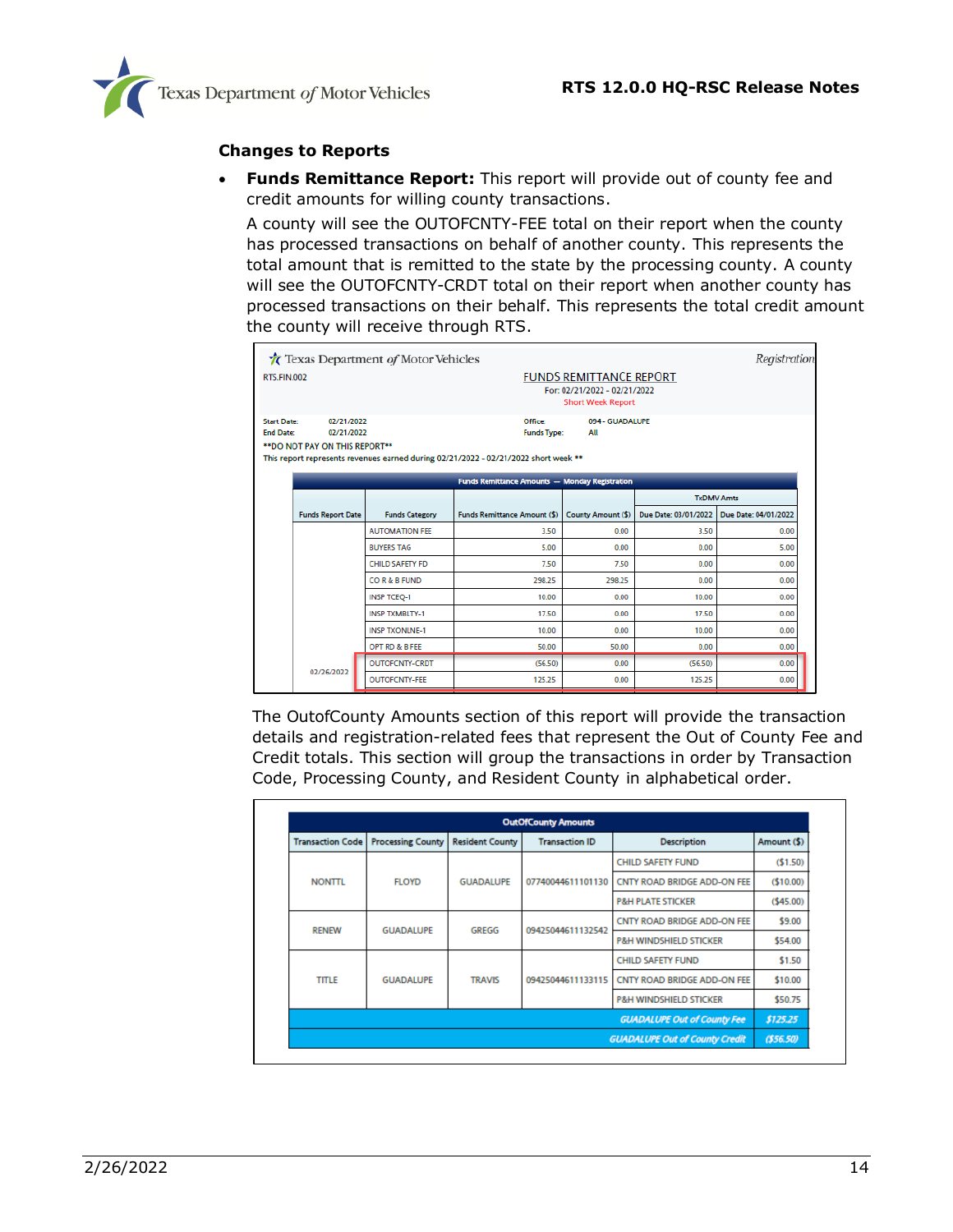

• **Week/Month to Date Fees Report**: This report will include willing county transactions that were included on the Funds Remittance Report. A new EXTERNAL SOURCE – OUTOFCOUNTY section will be displayed if the county received an OUTOFCNTY-CREDIT. This section will provide the details of the credit by Account Item, total amount collected, and quantity.

| <b>EXTERNAL SOURCE - OUTOFCOUNTY</b> |                                              | <b>REGISTRATION CHILD SAFETY FUND</b> | (1.50)  |      | (1.50)  |      |
|--------------------------------------|----------------------------------------------|---------------------------------------|---------|------|---------|------|
|                                      |                                              | CNTY ROAD BRIDGE ADD-ON FEE           | (10.00) |      | (10.00) |      |
|                                      |                                              | <b>OUTOFCOUNTY CREDIT</b>             | 56.50   | $-3$ | 56.50   | $-3$ |
|                                      |                                              | <b>P&amp;H PLATE STICKER</b>          | (45.00) |      | (45.00) |      |
|                                      |                                              | <b>Total - REGISTRATION</b>           | 0.00    |      | 0.00    |      |
|                                      | <b>Total - EXTERNAL SOURCE - OUTOFCOUNTY</b> | 0.00                                  |         | 0.00 |         |      |

All transactions processed by the county will continue to reflect the fees collected in the Internal Collections section of this report, including transactions that were processed for another county.

• **Out of County Sales Tax Report**: This report reflects willing county transactions where sales tax related fees were collected. A county will see sales tax related fees associated with title transactions they processed for another county and those processed by another county on their behalf. The report groups transactions by the Resident County associated to the transactions and totals the amount collected by the Processing County.

|                        | <b>T</b> Texas Department of Motor Vehicles | Registration and Title System Report |                              |                                |
|------------------------|---------------------------------------------|--------------------------------------|------------------------------|--------------------------------|
| <b>RTS.FIN.0023</b>    |                                             |                                      |                              | OUT OF COUNTY SALES TAX REPORT |
|                        |                                             |                                      | For: 02/01/2022 - 02/02/2022 |                                |
| <b>Resident County</b> | <b>Processing County</b>                    | Sales Tax Fee                        | <b>Total Fees</b>            |                                |
| <b>WILLIAMSON</b>      | <b>FLOYD</b>                                | \$187.50                             | \$187.50                     |                                |
|                        | <b>WILLIAMSON - Total</b>                   | \$187.50                             | \$187.50                     |                                |
| <b>Overall Total</b>   |                                             | \$187.50                             | \$187.50                     |                                |
|                        |                                             |                                      |                              |                                |

If any of the transactions contain Sales Tax Emission Fees or Sales Tax Penalty Fees, then those columns and applicable totals will display on the report.

| <b>Resident County</b> |                        | <b>Processing County   Sales Tax Emission Fee 1%   Sales Tax Emissions Fee  </b> |        | Sales Tax Fee  | Sales Tax Penalty Fee | <b>Total Fees</b> |
|------------------------|------------------------|----------------------------------------------------------------------------------|--------|----------------|-----------------------|-------------------|
|                        | <b>IEFFERSON</b>       | \$0.00                                                                           | \$0.00 | \$187.50       | \$0.00                | \$187.50          |
| <b>ANDREWS</b>         | <b>ANDREWS - Total</b> | \$0.00                                                                           | \$0.00 | \$187.50       | \$0.00                | \$187.50          |
|                        | <b>CLOVID</b>          | <b>COLOR</b>                                                                     | 5000   | <b>CANT ON</b> | <b>COLOR</b>          | <b>CARLOS</b>     |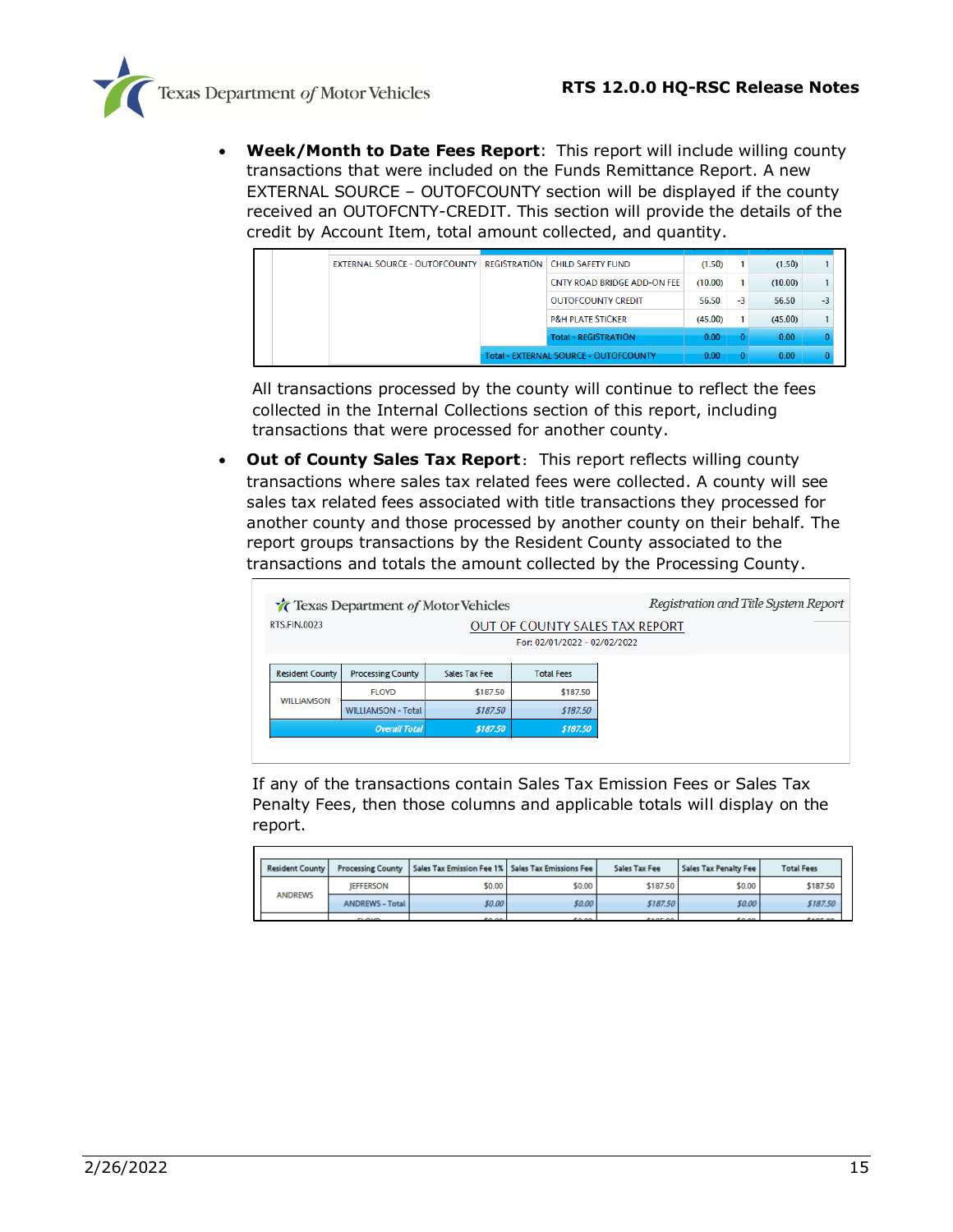

• **Vehicles Sold by Dealer Report:** Counties can run this report statewide to see all title transactions that have been processed by a dealer located in their county.

| Texas Department of Motor Vehicles                                                                        |                                                                                                                                                                                           | Registration and Title System Report |
|-----------------------------------------------------------------------------------------------------------|-------------------------------------------------------------------------------------------------------------------------------------------------------------------------------------------|--------------------------------------|
| RTS.TTL.003                                                                                               | VEHICLES SOLD BY DEALER REPORT                                                                                                                                                            |                                      |
| Transaction Date<br>Sales Tax Date                                                                        | Select Processing County                                                                                                                                                                  | Dealer GDN                           |
| Select Transaction Start Date<br>Feb 18, 2022<br>面-<br>Select Transaction End Date<br>Feb 18, 2022<br>■ · | 001 - ANDERSON<br>002 - ANDREWS<br>003 - ANGELINA<br>004 - ARANSAS<br>005 - ARCHER<br>006 - ARMSTRONG<br>007 - ATASCOSA<br>008 - AUSTIN<br>009 - BAILEY<br>010 - BANDERA<br>011 - BASTROP |                                      |
|                                                                                                           | Select all Deselect all                                                                                                                                                                   |                                      |

#### **webSUB Transactions**

The willing county designation established by a county administrator will take effect immediately and extend to subcontractors (limited-service deputy) that utilizes webSUB. If a limited-service deputy has contracts with multiple counties, the Processing County would default to the primary county that initially set up the webSUB account. If the primary county is not a willing county, then the system will check to see if the secondary county has designated themselves as a willing county.

If a webSUB user is not associated to a willing county, they will not be allowed to process registration renewal transactions for customers not associated with their county of residence. An error message will appear referring the subcontractor to contact the county. Changes to a county's willing designation in RTS will need to be provided to those limited-service deputies that are set up through the county using webSUB.

When viewing batch details, generating reports, or exporting data to Excel in webSUB, additional information was added to identify the county of residence for those transactions processed on behalf of another county.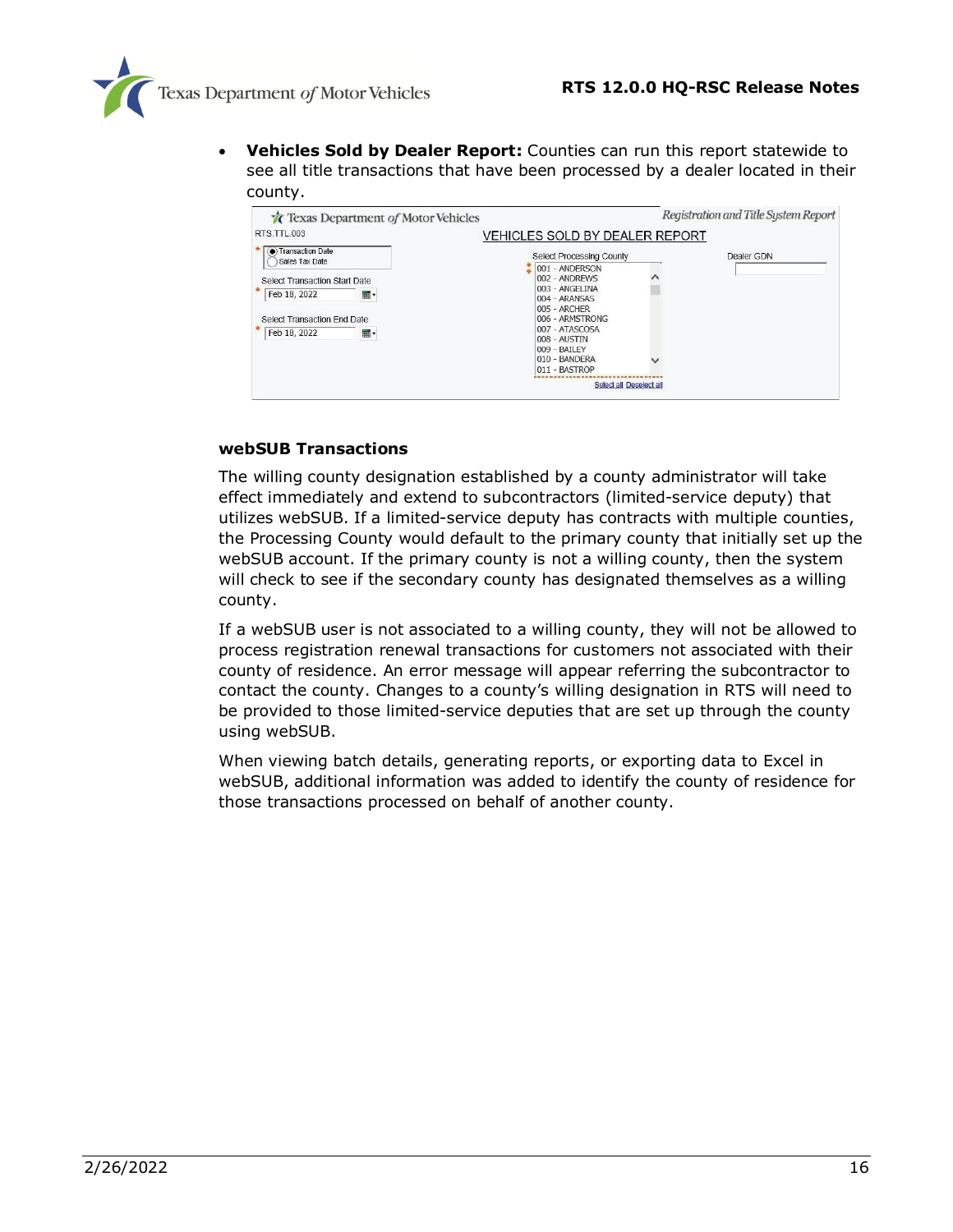

#### **Transaction**

| <b>web</b> i                                                                                                 |                                                                                | -Logged in as<br><b>User Name:</b><br>Location: Floyd Administration Workstation: 100                                                                                                       |                                                             |
|--------------------------------------------------------------------------------------------------------------|--------------------------------------------------------------------------------|---------------------------------------------------------------------------------------------------------------------------------------------------------------------------------------------|-------------------------------------------------------------|
|                                                                                                              | <b>Renewal Transaction Record</b>                                              |                                                                                                                                                                                             |                                                             |
| County: FLOYD                                                                                                |                                                                                | Batch #262017 Renewal Date/Time: 02/22/2022 11:24 AM                                                                                                                                        |                                                             |
| Plate: FMC<br>Plate Type:<br>VIN:<br>Model Year: 2015<br>Make/Model: FORD / F35<br>Expiration Date: 2 / 2022 | <b>Vehicle Information</b><br><b>PSP</b><br>Document Number: 28695344394012454 | <b>Fees Due</b><br><b>WINDSHIELD STICKER</b><br><b>REG FEE-DPS</b><br>CNTY ROAD BRIDGE ADD-ON FEE<br>CHILD SAFETY FUND<br>PROCESSING AND HANDLING FEE<br><b>INSPECTION FEE-1YR</b><br>Total | 110.00<br>1.00<br>10.00<br>1.50<br>4.75<br>7.50<br>\$134.75 |
|                                                                                                              |                                                                                | <b>Transaction Information</b>                                                                                                                                                              |                                                             |
| Location Name:<br>New Plate Issued:                                                                          | New Expiration Date: 2/2023<br><b>HARRIS</b><br>County:                        | Insurance Verification: Manual<br>RTS Transaction ID:<br>Search Entry Type: Keyboard<br>Renewal User Name:<br>Print Qtv: 1                                                                  |                                                             |
|                                                                                                              |                                                                                | Cancel                                                                                                                                                                                      |                                                             |

#### **Batch**

| — Logged in as-<br><b>Web</b> SU<br>Workstation: 100<br><b>User Name:</b><br>Location: |                                                                 |             |                         |                             |                                                         |                 |                 |                        |                          |                       |
|----------------------------------------------------------------------------------------|-----------------------------------------------------------------|-------------|-------------------------|-----------------------------|---------------------------------------------------------|-----------------|-----------------|------------------------|--------------------------|-----------------------|
|                                                                                        | <b>Batch Detail</b>                                             |             |                         |                             |                                                         |                 |                 |                        |                          |                       |
|                                                                                        | County: FLOYD                                                   |             |                         |                             |                                                         |                 |                 |                        |                          |                       |
|                                                                                        | <b>Batch ID: 262006</b>                                         |             | <b>Status: Approved</b> |                             | Pay to County: \$269.25<br><b>Batch Total: \$272.25</b> |                 |                 |                        |                          |                       |
| <b>Actions</b>                                                                         | Date $\triangleq$                                               | <b>Time</b> | Plate $\oplus$          | $Expires$ $\Leftrightarrow$ | Print Qty $\Leftrightarrow$                             | Resident County | Insur $\hat{=}$ | $\mathsf{Insp} \oplus$ | Amount $\Leftrightarrow$ | User Name $\doteqdot$ |
| <b>View</b>                                                                            | 02/14/2022                                                      | 08:43 AM    | <b>KDM</b>              | 01/2022                     |                                                         | <b>HARRIS</b>   | Manual          |                        | \$78.75                  |                       |
| <b>View</b>                                                                            | 02/14/2022                                                      | 08:42 AM    | LMB <sup></sup>         | 01/2022                     | $\mathbf{1}$                                            | <b>HIDALGO</b>  | Manual          | <b>Manual</b>          | \$87.25                  |                       |
| <b>View</b>                                                                            | 02/11/2022                                                      | 04:41 PM    | <b>NRP</b>              | 01/2022                     | -1                                                      | <b>CAMERON</b>  | Verified        |                        | \$106.25                 |                       |
|                                                                                        | <b>Generate Report</b><br><b>Export data to Excel</b><br>Cancel |             |                         |                             |                                                         |                 |                 |                        |                          |                       |

#### **Report**

| Batch 262006 Detail<br>County: FLOYD Location:<br><b>Status: Approved</b><br>Report Generated: 02/22/2022 11:12 AM |            |                              |                     |                           |                        |             |      |                |           |
|--------------------------------------------------------------------------------------------------------------------|------------|------------------------------|---------------------|---------------------------|------------------------|-------------|------|----------------|-----------|
| Date                                                                                                               | Plate      | <b>VIN</b>                   | <b>Expires</b>      | <b>Print Qty</b>          | <b>Resident County</b> | Insur       | Insp | Amount         | User Name |
| 02/14/2022                                                                                                         | <b>KDM</b> |                              | 01/2022             |                           | <b>HARRIS</b>          | М           |      | \$78.75        |           |
| 02/14/2022                                                                                                         | LMB        |                              | 01/2022             |                           | <b>HIDALGO</b>         | M           | M    | <b>\$87.25</b> |           |
| 02/11/2022                                                                                                         | <b>NRP</b> |                              | 01/2022             |                           | <b>CAMERON</b>         | $\mathbf v$ |      | \$106.25       |           |
|                                                                                                                    |            |                              |                     |                           |                        |             |      | \$272.25       |           |
|                                                                                                                    |            |                              | <b>Batch 262006</b> | 3                         |                        |             |      | \$272.25       |           |
|                                                                                                                    |            |                              |                     |                           |                        |             |      | ( \$3.00)      |           |
|                                                                                                                    |            |                              |                     |                           |                        |             |      | \$269.25       |           |
| <b>Report Counts -</b>                                                                                             |            | <b>Renewals Completed: 3</b> |                     | <b>Voided Renewals: 0</b> |                        |             |      |                |           |